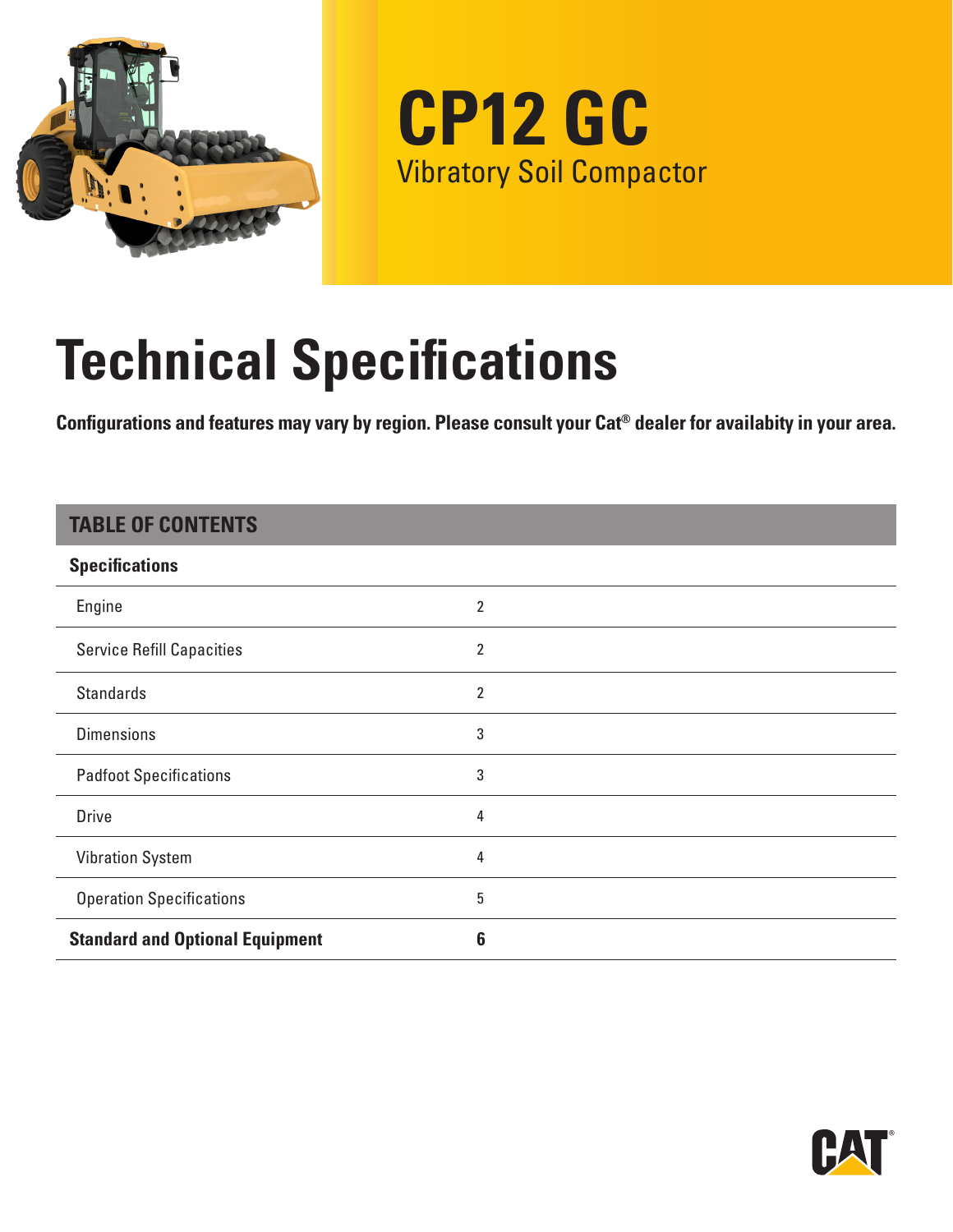## <span id="page-1-0"></span>**CP12 GC Vibratory Soil Compactor Specifications**

| <b>ENGINE</b>           |                  |                         |
|-------------------------|------------------|-------------------------|
| <b>Engine Model</b>     | $Cat^@$ $C4.4$   |                         |
| Gross Power - ISO 14396 | 83.0 kW          | 111.3 hp                |
| Gross Power - SAE J1995 | 83.8 kW          | 112.4 hp                |
| Net Power - ISO 9249    | 79.4 kW          | 106.5 hp                |
| Net Power - SAE J1349   | 78.5 kW          | 105.3 hp                |
| Displacement            | 4.4 L            | $268.5$ in <sup>3</sup> |
| Stroke                  | $127 \text{ mm}$ | $5.0$ in                |
| <b>Bore</b>             | 105 mm           | 4.1 in                  |

• Cat C4.4 engine meets US EPA Tier 3 Final / EU Stage IIIA emission standards.

• The power ratings apply at an engine speed of 2,200 rpm when tested under the conditions for the specified standard in effect at the time of manufacture. The stated speed is when tested under the reference conditions for the specified standards.

• Net power advertised is the power available at the engine flywheel when equipped with a fan at maximum speed, air cleaner, clean emissions module, and alternator with engine speed at 2,200 rpm.

• The gross power advertised is with the fan at maximum speed.

| <b>SERVICE REFILL CAPACITIES</b>     |       |           |
|--------------------------------------|-------|-----------|
| Fuel Tank (total capacity)           | 248 L | 65.6 gal  |
| <b>Cooling System</b>                | 18.5L | $4.9$ gal |
| Engine Oil w/ Filter                 | 9.5L  | $2.5$ gal |
| Eccentric Weight Housings (combined) | 26 L  | $6.9$ gal |
| Axle and Final Drives                | 10 L  | $2.6$ gal |
| Hydraulic Tank (service refill)      | 23L   | $6.1$ gal |

| <b>SOUND PERFORMANCE (declared)</b> |                    |
|-------------------------------------|--------------------|
| ISO 6393:2008 (external)            | $107$ dB(A)        |
| ISO 6394:2008 (inside cab)          | $81 \text{ dB}(A)$ |

#### **SOUND PERFORMANCE (tested)**

• The declared static operator sound pressure level is measured according to the static test procedures and conditions that are specified in ISO 6394 (interior) and ISO 6393 (exterior). The sound level may vary at different engine and/or cooling fan speeds. The measurement was conducted with the cab doors and the cab windows closed. The cab was properly installed and maintained.

• Hearing protection may be needed when operating with an open operator station and cab (when not properly maintained or doors/ windows open) for extended periods or in a noisy environment.

| <b>STANDARDS</b> |                                                                   |
|------------------|-------------------------------------------------------------------|
| Brakes           | Brakes meet ISO 3450:2011 standards                               |
| Cab/ROPS         | ROPS/FOPS meet ISO 3471:2008 and ISO 3449:2005 Level II standards |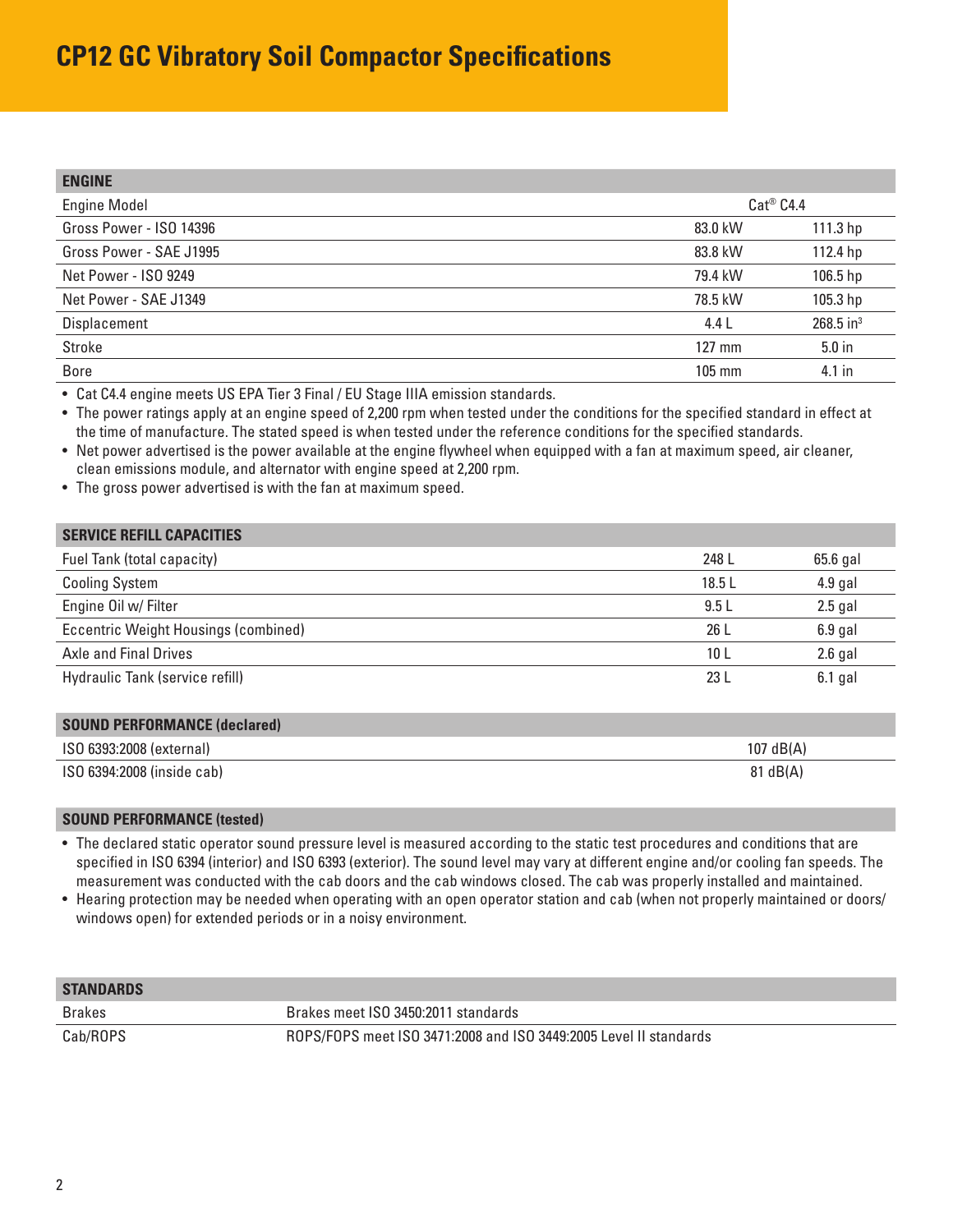#### <span id="page-2-0"></span>**DIMENSIONS**

All dimensions are approximate



| 1 Overall Length                | 5.70 <sub>m</sub> | 18.71 ft          |
|---------------------------------|-------------------|-------------------|
| 2 Overall Width                 | 2.30 <sub>m</sub> | $7.53$ ft         |
| 3 Drum Width                    | 2134 mm           | 84 in             |
| <b>4 Drum Shell Thickness</b>   | $25 \, \text{mm}$ | $0.98$ in         |
| 5 Drum Diameter                 | 1549 mm           | 60.4 in           |
| 6 Overall Height                |                   |                   |
| <b>Oval Faced Padfoot</b>       | 3.0 <sub>m</sub>  | $9.8$ ft          |
| <b>Square Faced Padfoot</b>     | 3.0 <sub>m</sub>  | $9.8$ ft          |
| 7 Wheelbase                     | 3.0 <sub>m</sub>  | 9.8 <sub>ft</sub> |
| 8 Ground Clearance              |                   |                   |
| <b>Oval Faced Padfoot</b>       | 516 mm            | 20.3 ft           |
| <b>Square Faced Padfoot</b>     | 525 mm            | $20.7$ ft         |
| 9 Curb Clearance                |                   |                   |
| <b>Oval Faced Padfoot</b>       | 496 mm            | $19.5$ ft         |
| <b>Square Faced Padfoot</b>     | 480 mm            | $18.9$ ft         |
| <b>Inside Turning Radius</b>    | 3.86 m            | $12.7$ ft         |
| <b>Hitch Articulation Angle</b> | $34^{\circ}$      |                   |
| <b>Hitch Oscillation Angle</b>  | $15^{\circ}$      |                   |

| <b>PADFOOT SPECIFICATION</b> |                      |                        |
|------------------------------|----------------------|------------------------|
| Number of Pads               | 140                  |                        |
| Pad Height, oval pads        | $127 \text{ mm}$     | $5$ in                 |
| Pad Face Area, oval pads     | 74.4 $cm2$           | $11.5$ in <sup>2</sup> |
| Pad Height, square pads      | $100 \text{ mm}$     | 3.9 <sub>in</sub>      |
| Pad Face Area, square pads   | $123.1 \text{ cm}^2$ | $19.1$ in <sup>2</sup> |
| Number of Chevrons           | 14                   |                        |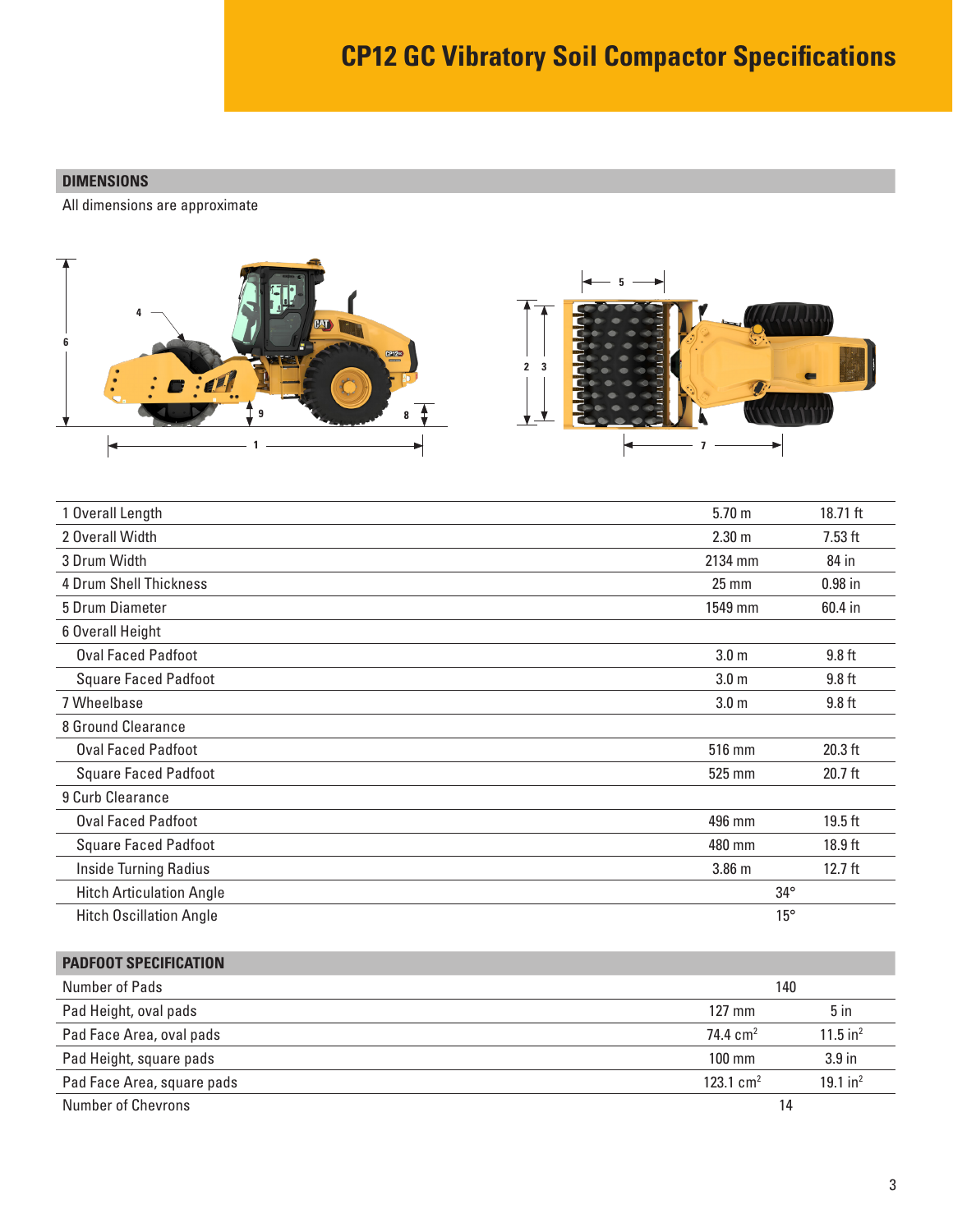## <span id="page-3-0"></span>**CP12 GC Vibratory Soil Compactor Specifications**

| <b>DRIVE SYSTEM</b>                                 |                    |            |
|-----------------------------------------------------|--------------------|------------|
| Max. Travel Speed                                   |                    |            |
| High Idle                                           | 11 $km/h$          | $6.84$ mph |
| Eco-mode                                            | $9.4 \text{ km/h}$ | 5.84 mph   |
| Max. Working Speed                                  |                    |            |
| High Idle                                           | $5.6$ km/h         | $3.5$ mph  |
| Eco-mode                                            | $5.0$ km/h         | $3.1$ mph  |
| Rimpull                                             | 57 kN              | 12,814 lbf |
| Theoretical Gradeability, with or without vibration |                    | 50%        |

• Maximum Travel speeds is measure with smooth drum and diamond tire configured.

• Actual gradeability may vary based on site conditions and machine configuration. Refer to the Operation and Maintenance Manual for more information.

| <b>VIBRATION SYSTEM</b>   |                  |            |
|---------------------------|------------------|------------|
| Nominal Amplitude - High  | $1.8 \text{ mm}$ | $0.071$ in |
| <b>Standard Frequency</b> | 30.0 Hz          | 1800 vpm   |
| Eco-mode Frequency        | 28.6 Hz          | 1716 vpm   |
| Nominal Amplitude - Low   | $0.89$ mm        | $0.035$ in |
| Frequency                 | 33 Hz            | 1980 vpm   |
| Eco-mode Frequency        | 31.5 Hz          | 1890 vpm   |
| <b>Centrifugal Force</b>  |                  |            |
| Maximum                   | 249 kN           | 55,932 lbf |
| Minimum                   | 148 kN           | 33,249 lbf |
|                           |                  |            |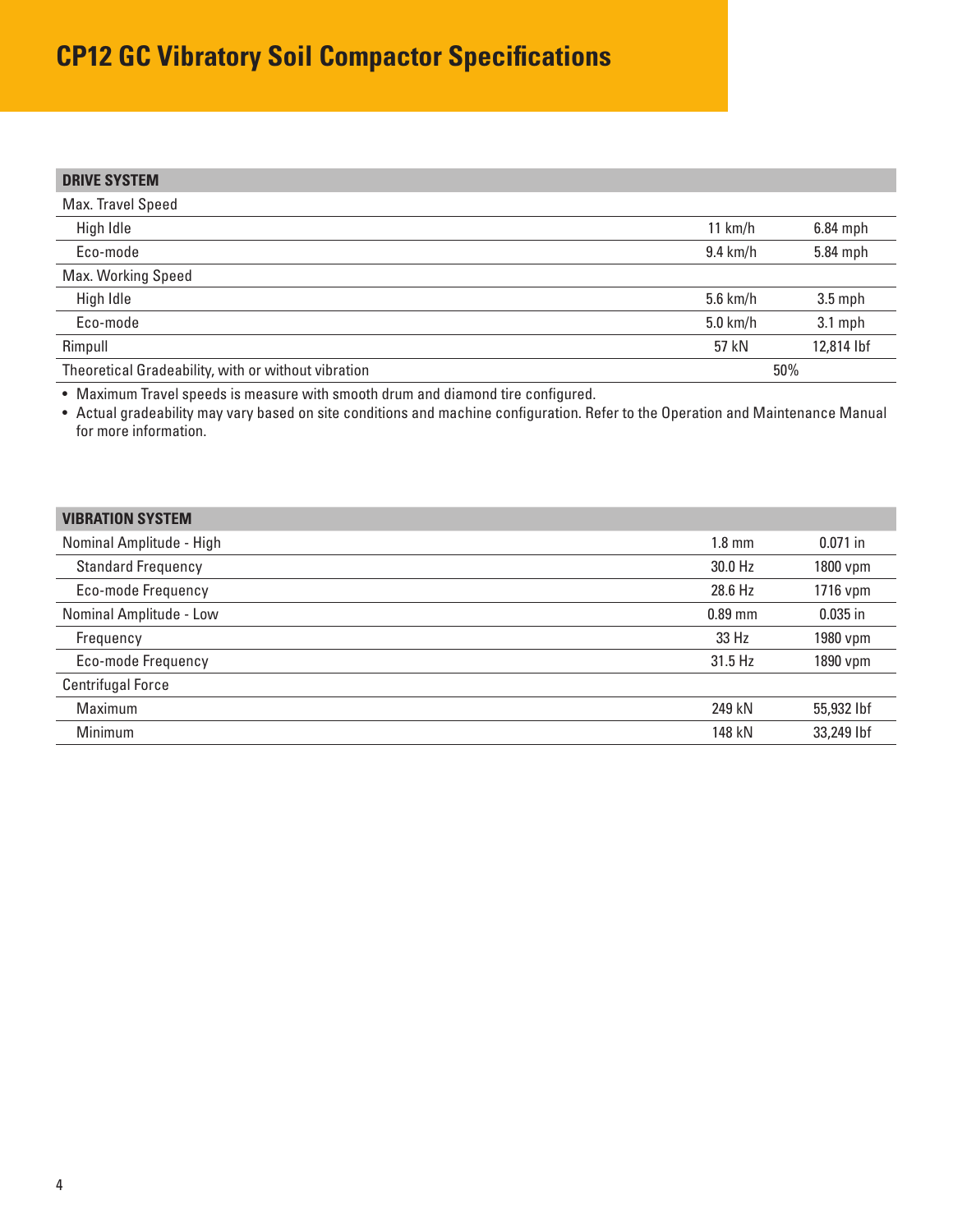<span id="page-4-0"></span>

| <b>OPERATION SPECIFICATION</b>              | <b>ROPS/FOPS Canopy</b><br><b>Sun Canopy</b> |                 | <b>ROPS/FOPS Cab</b> |                 |           |                 |
|---------------------------------------------|----------------------------------------------|-----------------|----------------------|-----------------|-----------|-----------------|
| <b>Operating Weight - w/ Oval Padfoot</b>   | 12 307 kg                                    | 27,132 lb       | 12 485 kg            | 27,524 lb       | 12 639 kg | 27,863 lb       |
| At Drum                                     | 7655 kg                                      | 16,877 lb       | 7725 kg              | 17,030 lb       | 7767 ka   | 17,123 lb       |
| French Classification, data/class           |                                              |                 |                      |                 |           |                 |
| High Amplitude                              | 48.1                                         | VM <sub>3</sub> | 48.6                 | VM <sub>3</sub> | 48.8      | VM <sub>3</sub> |
| Low Amplitude                               | 33.7                                         | VM <sub>2</sub> | 34.0                 | VM <sub>2</sub> | 34.1      | VM2             |
| <b>Operating Weight - w/ Square Padfoot</b> | 12 339 kg                                    | 27,203 lb       | 12 517 kg            | 27,594 lb       | 12 671 kg | 27,934 lb       |
| At Drum                                     | 7687 ka                                      | 16,947 lb       | 7757 kg              | 17.100 lb       | 7800 ka   | 17,195 lb       |
| French Classification, data/class           |                                              |                 |                      |                 |           |                 |
| High Amplitude                              | 48.3                                         | VM <sub>3</sub> | 48.8                 | VM <sub>3</sub> | 49.0      | VM <sub>3</sub> |
| Low Amplitude                               | 33.8                                         | VM <sub>2</sub> | 34.1                 | VM <sub>2</sub> | 34.3      | VM <sub>2</sub> |

• All operating weights shown are based on standard configuratios with full level fluids, 75 kg operator, smooth/shell kit drum w/ diamond tires, padded drum w/bar tread tires and cab w/ heat & A/C.

• The air conditioning system on this machine contains the fluorinated greenhouse gas refrigerant R134a (Global Warming Potential

= 1430). The system contains 2.2 kg of refrigerant, which has a CO2 equivalent of 3.146 metric tonnes.